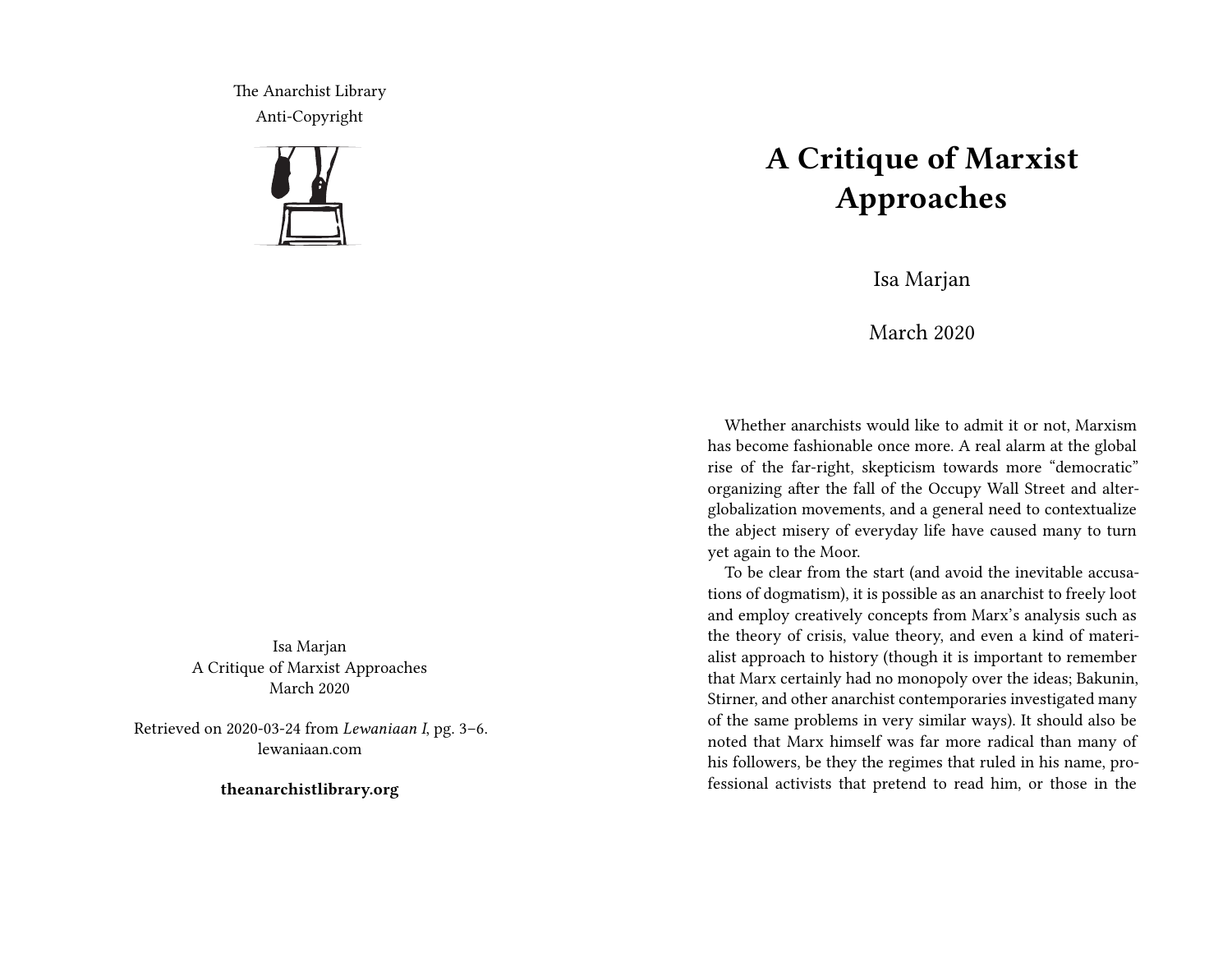academy who have found a post-recession audience for halfdigested pop Marxism.

At the same time there are elements of Marx's work itself that any consistent anarchist simply cannot accept and in fact must strongly oppose. Concepts such as species-being gattungswesen, also translated as genus-being— in particular present us with profound problems. Even with liberatory goals in mind, one risks alienating themselves and others when attempting to determine a totalizing nature. The project of reifying this or that as the "essence" of a certain "group" also serves to limit our struggles in the most insidious of ways: it offers the hope of a freer society whilst continuing to constrain us through the hard boundaries of the present.

The simplistic, almost teleological historical views adopted by Marx raise other questions still. Again, perhaps the biggest dangers here are practical; progressive metanarratives dividing historical development into neat stages are not only reductive, they have been used to justify among the most hideous examples of counterrevolutionary repression. After all it was this mechanistic view of human development that inspired the Bolsheviks' inexorable march towards capitalism—building a brutal security apparatus, crushing workers' uprisings, and dismantling both the soviets and the institution of the Russian commune (which Marx himself would see major revolutionary potentialities in).

No less questionable is the mythology of the dictatorship of the proletariat, perhaps the most well-known source of discord between anarchists and followers of Marx historically. The experience of Soviet Russia and even CNT-controlled Catalonia have decisively laid to rest the curious idea that further centralization of the state will lead to its eventual abolition. In his remarkably prophetic description of the state under socialist high modernity (almost a century before work in the poststructuralist arena), Bakunin writes: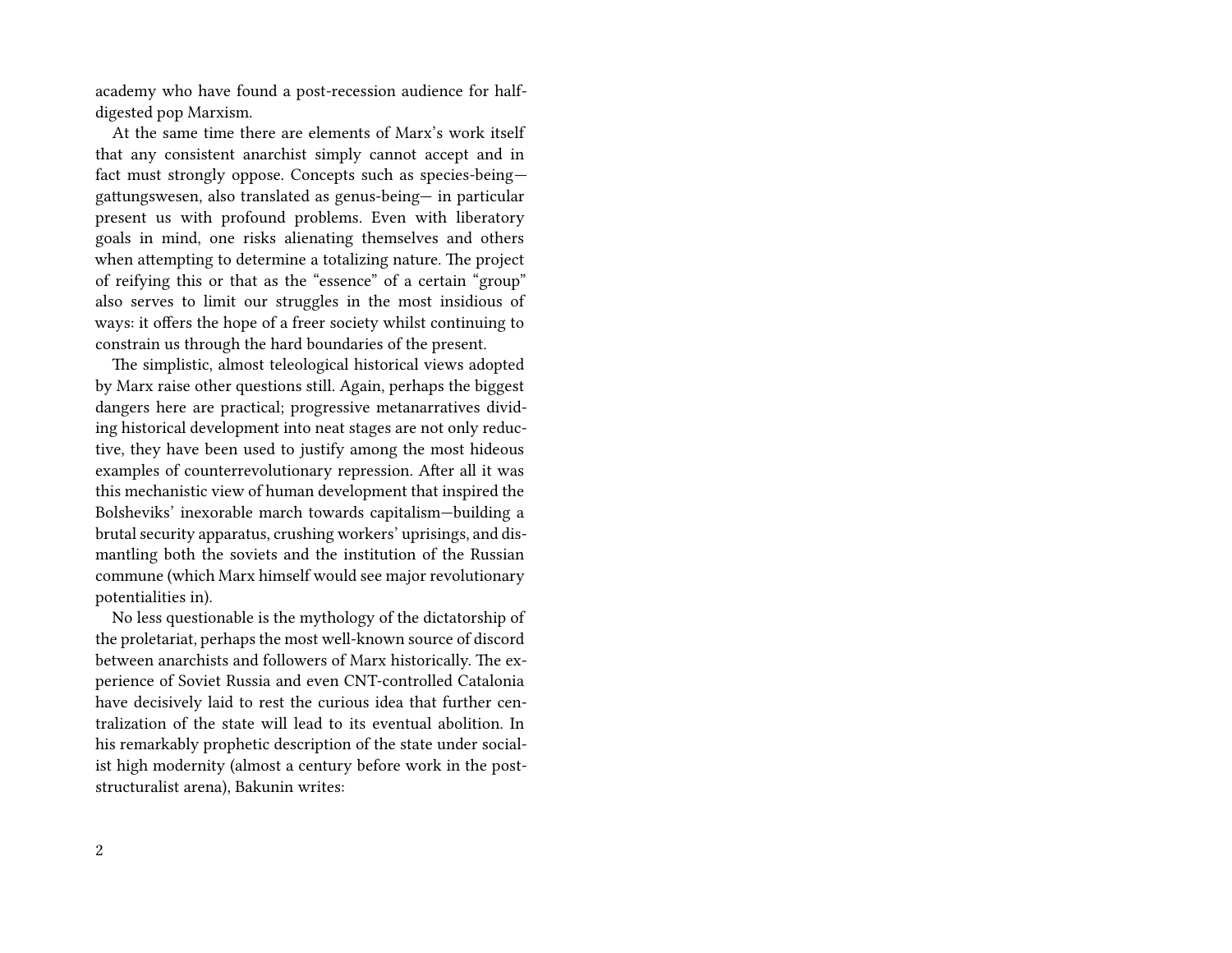That would be the rule of scientific intellect, the most autocratic, the most despotic, the most arrogant, and the most insolent of all regimes. There will be a new class, a new hierarchy of genuine or sham savants, and the world will be divided into a dominant minority in the name of science, and an immense ignorant majority.

These are, however, theoretical problems that can be rejected by anyone who approaches Marx and his thought in a vagabond fashion – and therein lies a much greater *methodological* strain between anarchy and Marxism. If we understand Marxism to mean some unified body of theories developed by one man, it is impossible not to find a tension there with any worthwhile anarchist approach.

More specifically, the problem lies in an orientation that would have someone call themselves a "Marxist" and thus have these ideas rule over them. Anyone who believes that they have nothing to learn from anarchist or other approaches, that the fundamental problems of our time were addressed by someone 150 years ago, ascribes an almost mystical value to concepts like "material conditions" or "the dialectic," and in debates dutifully refers back to what Marx or Engels wrote instead of what they themselves believe to be correct, is a rather miserable individual and probably not all that interested in the ruthless criticism of all that exists. In fact it is not difficult to see how such a rigid adherence to ideology could lead to support for new and highly sophisticated forms of domination, what dissidents in the tradition like Karl Korsch would accurately describe as "reactionary utopias."

Winston Churchill's wife complained about his drinking, to which he famously replied that he had taken more out of alcohol than alcohol had ever taken out of him. As individuals who wish to wield our critique as a weapon against the dominant